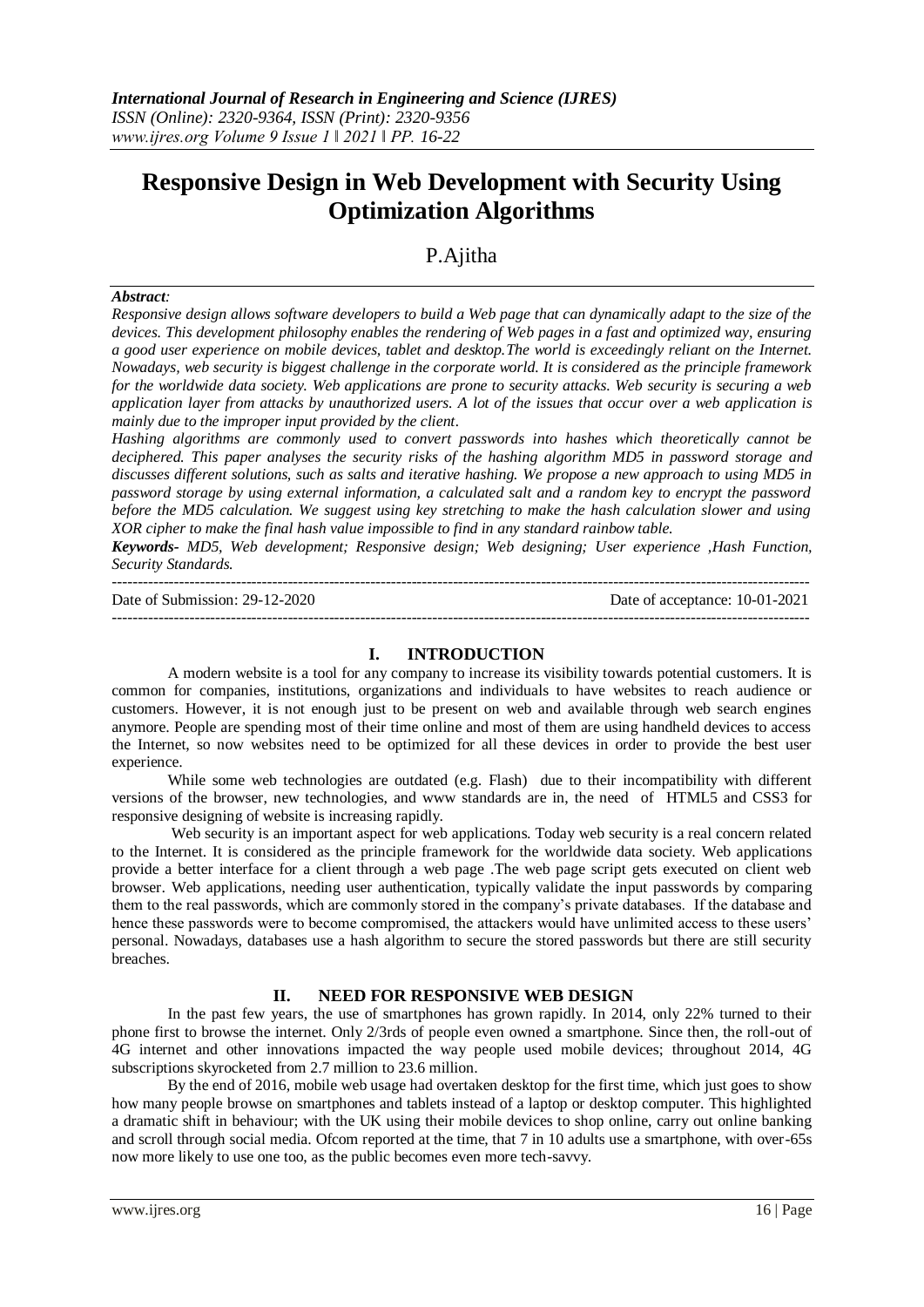For these reasons alone, it became hugely important to invest in responsive web design ; your business needs a website that works well on a smartphone or other mobile device screens, due to the sheer amount of people who could be using your website through a smartphone or tablet.

## **How to Make a Responsive Design**

There are a number of things to think about when creating a responsive layout. It is a process that requires a design system and hierarchy of content across devices.

The three main components of a responsive web design include:

- A fluid grid
- Flexible text & images
- Media queries

## **A Fluid Grid**

The grid is a crucial element for creating a responsive layout.

Now, grids aren't anything new.

Web designers have used grids for building websites since the beginning. However, in the past, these grids were fixed width and didn't lend themselves to support a fluid website layout.

A fluid grid used for responsive sites will ensure that the design is flexible and scalable. Elements will have consistent spacing, proportion, and can adjust to a specific screen-width based on percentages.

| 1 <sup>1</sup> | $\overline{2}$ | $\overline{\mathbf{3}}$ | $\overline{4}$ | $\overline{\mathbf{5}}$ | $\overline{6}$ | $\mathbf{7}$ | $\bf 8$ | $\overline{9}$ | 10 <sup>°</sup> | 11 | 12 |  |  |
|----------------|----------------|-------------------------|----------------|-------------------------|----------------|--------------|---------|----------------|-----------------|----|----|--|--|
| Header         |                |                         |                |                         |                |              |         |                |                 |    |    |  |  |
|                | Main Content   |                         |                |                         |                |              |         |                | Sidebar         |    |    |  |  |

The most common screen sizes for responsive design are: **Large desktop** 1220 px and more **Desktop**  $960 - 1219$  px **Tablet (Portrait)** 768 – 959 px **Mobile (Wide)**  $480 - 767$  px **Mobile** 479 px and less With a fluid grid, users will have the best experience on whatever screen they view your responsive website on.

#### **Flexible Text & Images**

The way to display text varies depending on what device a user is viewing your site on, but it should be readable *no matter what*. On mobile responsive websites, there is an opportunity to increase font size and line height (the spacing between each line of text) for legibility.

Flexible text and images adjust within a website layout width, according to the content hierarchy set with the CSS (stylesheet). Text can now be legible regardless of the end user's device. With a flexible container (within the grid), text can wrap with an increase in font size on smaller devices.

Flexible images can prove to be more challenging because of load times on smaller device browsers. But these images can scale, crop, or disappear depending on what content is essential to the mobile experience.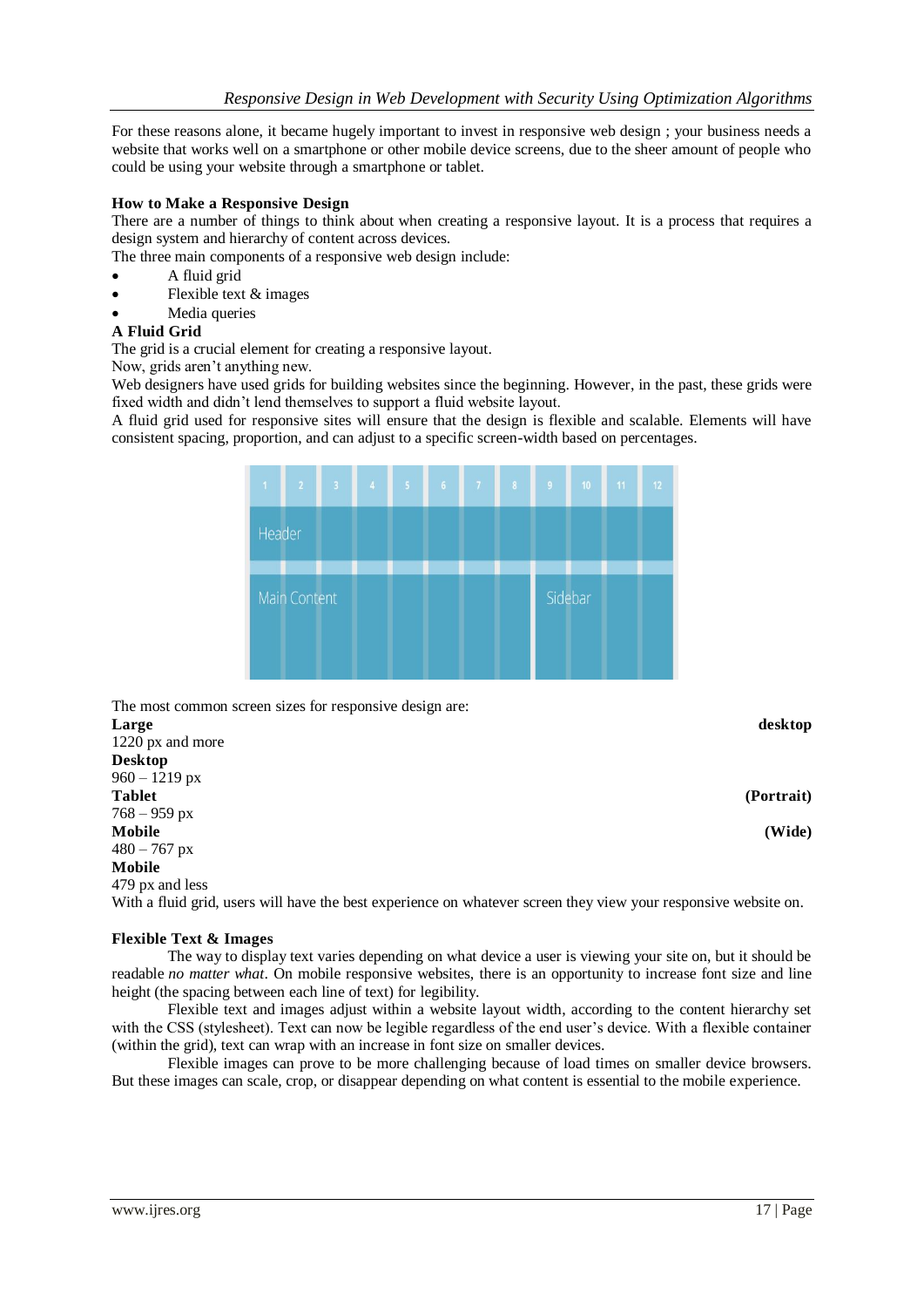

## **Media Queries**

This is code that powers the flexibility of a layout on responsive websites. Media queries specify the CSS to be applied accordingly, depending on a device's breakpoint (for example, iPhone portrait orientation or iPad landscape orientation, etc.).

Media queries allow for multiple layouts of a design, which use the same HTML-coded web page.



## **BASE 64**

Base64 is a part of a group of binary-to-text encoding schemes which represent binary data in an ASCII string format by translating it into a radix-64 format.

#### **Why do we need to use Base64?**

Computer understand and communicate in 0s and 1s - Binary. However there is a need to send rich data likes images, audios, videos. So as to transfer this kind of rich data between the computers it needs to encoded to 0s and 1s first and need to send across. Destination computer needs to decoded the data. There are many ways to encode and decode the data. It would be easy that all are agree for universal encoding. But that's not happening.

 There are lots on encoding created by many people and organizations. Later on ASCII became the universal standards wit 7 bits per character. But computer stores 8 bits of binary data per character. So ASCII is not suitable to transferring 8 bits of data.

 Base64 encoding was invented and introduced to solve this problem. Base64 encoding helps to encode bytes to bytes which is very safe to transfer without losing or corrupting.

#### **Disadvantages Base64** :

 Though Base64 increases performance but be careful. Doing so will increase image size approximately 20-25%. than what it is actually in its binary form. So more data has to be transferred on internet. For mobile devices it is a bit drawback.

Even if we apply gzip compression, doing so will only decrease css file size to around 10-12%.

 IE6 & IE7 not supports Data URI which means base64 images will not be loaded in ie6 & ie7 browsers.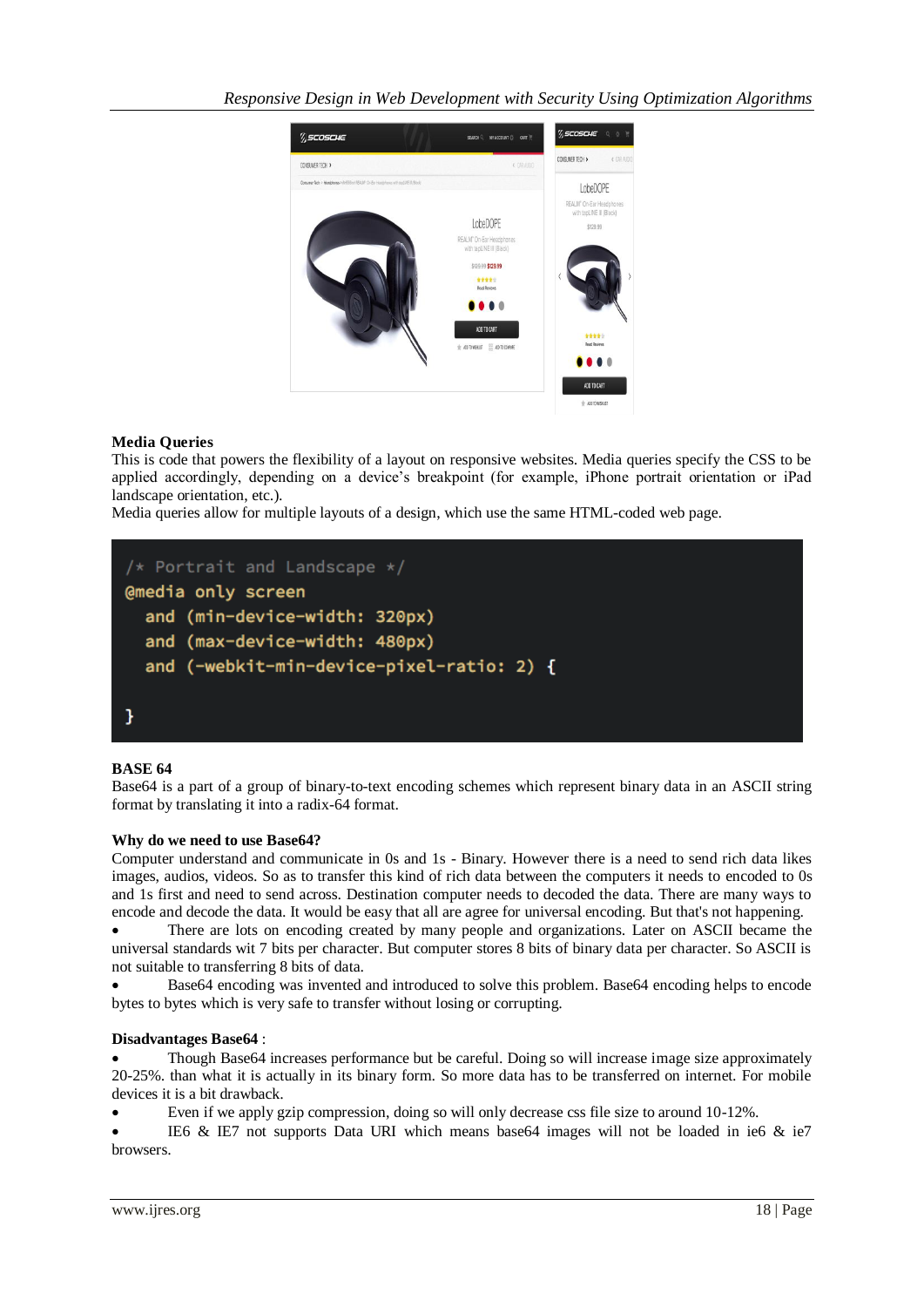If apply base64 encoding to lots of medium sized images it will increase HTML content size or CSS content size. So browser has to do roundtrip to get full content.

There is lot of disadvantages in Base64 encoding and decoding.

MD5 algorithm is a best algorithm for encoding and decoding.

#### **HASH FUNCTION**

Hash functions were introduced in cryptography in the late seventies as a tool to protect the authenticity of information. A hash function is a one-way encryption function that takes a variable-size input plaintext m and generates a fixed size hash output. It is computationally hard to decipher the hash and any attempt to crack it is practically infeasible. A "secure" hash function should be able to resist pre-image attacks and collision attacks. Due to the pigeonhole principle and birthday paradox, there will be some inputs that will produce the same hash result. The output length is of fixed size 128 bits, making a total of 2128 possible output hash values.

A cryptographic hash function is a deterministic procedure that takes an arbitrary block of data and returns a fixed-size bit string, the (cryptographic) hash value, such that an accidental or intentional change to the data will change the hash value. The data to be encoded is often called the "message", and the hash value is sometimes called the message digest or simply digests.

#### **MD5 Algorithm**

A message digest is a code which is created algorithmically from a file and represents that file uniquely. If the file changes, then the message digest changes. In addition to allowing us to determine if a file has changed, message digests can also help to identify duplicate files. The Message Digest is intended for digital signature applications, where a large file must be "compressed" in a secure manner before being encrypted with a private (secret) key under a public-key cryptosystem such as RSA. Other applications of message digest include E-mail security, cyclic redundancy Checksum for files on a network etc.

#### **Steps**:

1.The message "M" is padded so that its length in bits is similar to 448 modulo 512, that is, the padded message is less than 64 bits of multiple of 512.

2.Firstly, the padding consists of a single 1 bit in the first column, followed by enough zeros to pad the message to the required length till the 512 bit. Padding is always used, even if the original length of M happens to equal 448 mod 512. As a result, there is at least one bit of padding, and at most 512 bits of padding. Then the length in bits of the message uses before padding is appended as a 64-bit block.

3.The padded message is a multiple of 512 bits and, it is also a multiple of 32 bits.

4.Let M be the required message and N is the number of 32-bit words used in the padded message.

5.Due to the actual padding, N is a multiple of 16 bit.

#### **Problem Definition:**

The message can be a string of any variable length containing alphabets (both lower case and upper case), digits and special symbols (containing line feeds, form feeds and escape characters). In other words we can write a general formula for the message as:

Message =  $((a-z) + (A-Z) + (0-9) + (! - ;))$  \*

The message digest should be a string of fixed length containing all the alphabets and special symbols.

Message Digest=  $((a-z) + (A-Z) + (0-9) + (! - ;)) n$ 

Where  $n=$  a fixed natural number

#### **Salting**

A salt is a secondary piece of information made of a string of characters which are appended to the plaintext and then hashed. Salting makes passwords more resistant to rainbow tables as the salted hashed password will have higher information entropy and hence much less likely to exist in pre-computed rainbow tables. Typically, a salt should be at least 48 bits. Salting can be implemented using the following ways:

1) Single salt for all passwords: Given that the salt is sufficiently long and complex, a standard rainbow table, cannot be used to decipher the salted hashes. However, two same passwords will still produce the same hash.

2) Different random salt for each password and storing the salt within the database itself: If we use different salts for each password, two same passwords will have different hashes. The attacker has to generate different rainbow tables for each individual user, making it computationally harder for an attacker to crack the hashes. These salts can be stored in plaintext in the database. The purpose of the salt is not to be secret, but to be random enough to defeat the use of rainbow tables.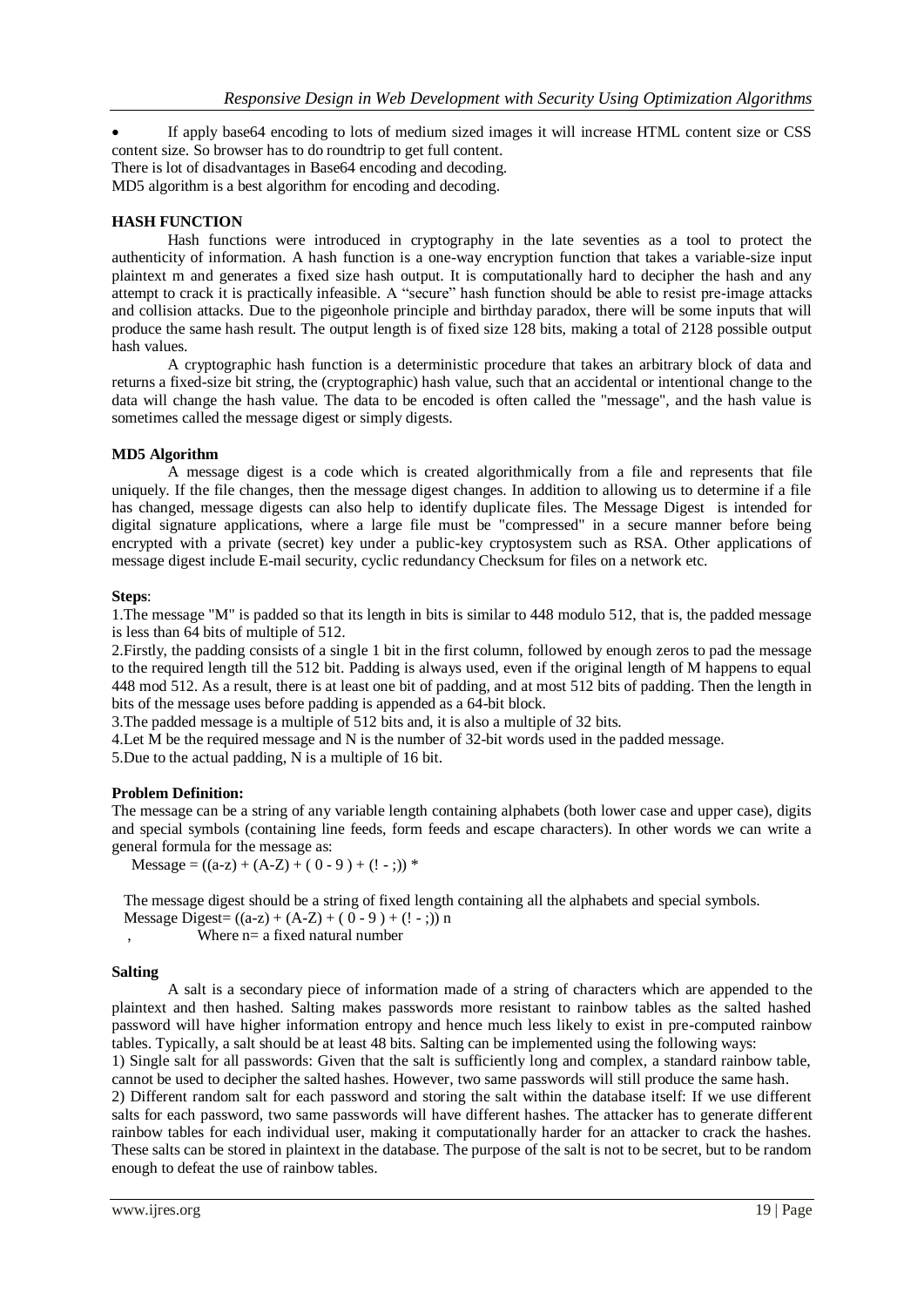3) Use an existing column value: An existing column value like username can be used as salt. This solution is similar to the second solution discussed above. It defeats the use of a standard rainbow table, but a hacker might generate a rainbow table for a specific username, for example, "root" or "admin".

4) Use a variably located calculated salt: The salt location can be prefix (salt appended in front of password), infix (salt appended within the password) or postfix (salt appended at the end of the password). If the salt's location is made random, then cracking the passwords is made harder. For example, we can set the salt location to be equal to the password's length modulo 3. The salt can be calculated by using a random character sequence (stored in the database) and using other characters (embedded within the code). For example, the salt can be made to be a combination of the first two letters of username, random sequence of characters and the last 2 letters of username.

5) Use a variably located calculated salt including information outside the database and the application code: The hacker now has to break into the database and the server containing the application code. He also needs to obtain the additional information needed to crack the password. C. Improvement on MD5 processing The following methods can be used to improve the MD5 processing: 1) Improved hash function: The hash computation function is altered, for example using one of the following functions as shown below.

 $hash = Hash (password + salt)$ 

 $hash = Hash (Hash (password) + salt)$ 

hash = Hash (password + salt + key)

2) Iterative hashing: The password is hashed a number of times. MD5 is a fast hashing function, that is, it is computationally fast to calculate. Iterative hashing makes the calculation slower, hence computationally slower and more difficult to crack. The number of iterations can typically be made to be equal to 1000.

 3) Key stretching: This makes a password more resistant to pre-computation attacks by making the attack workload bigger. Iterative hashing is used, where a weak key is fed into the hash algorithm and the output results in a stronger key.

Simple Key stretching: Only the key is hashed iteratively, as in

(4). No salt is involved.

 $key = Hash (key)$ 



**Architecture: Generation of Message Digest using MD5**

## **How MD5 works**

#### **Preparing the input**

The MD5 algorithm first divides the input in **blocks** of 512 bits each. 64 Bits are inserted at the end of the last block. These 64 bits are used to record the length of the original input. If the last block is less than 512 bits, some extra bits are 'padded' to the end.

Next, each **block** is divided into 16 **words** of 32 bits each. These are denoted as  $M_0$  ...  $M_{15}$ .

#### **MD5 Helper Functions**

#### **The Buffer**

MD5 uses a buffer that is made up of four **words** that are each 32 bits long. These words are called A, B, C and D. They are initialized as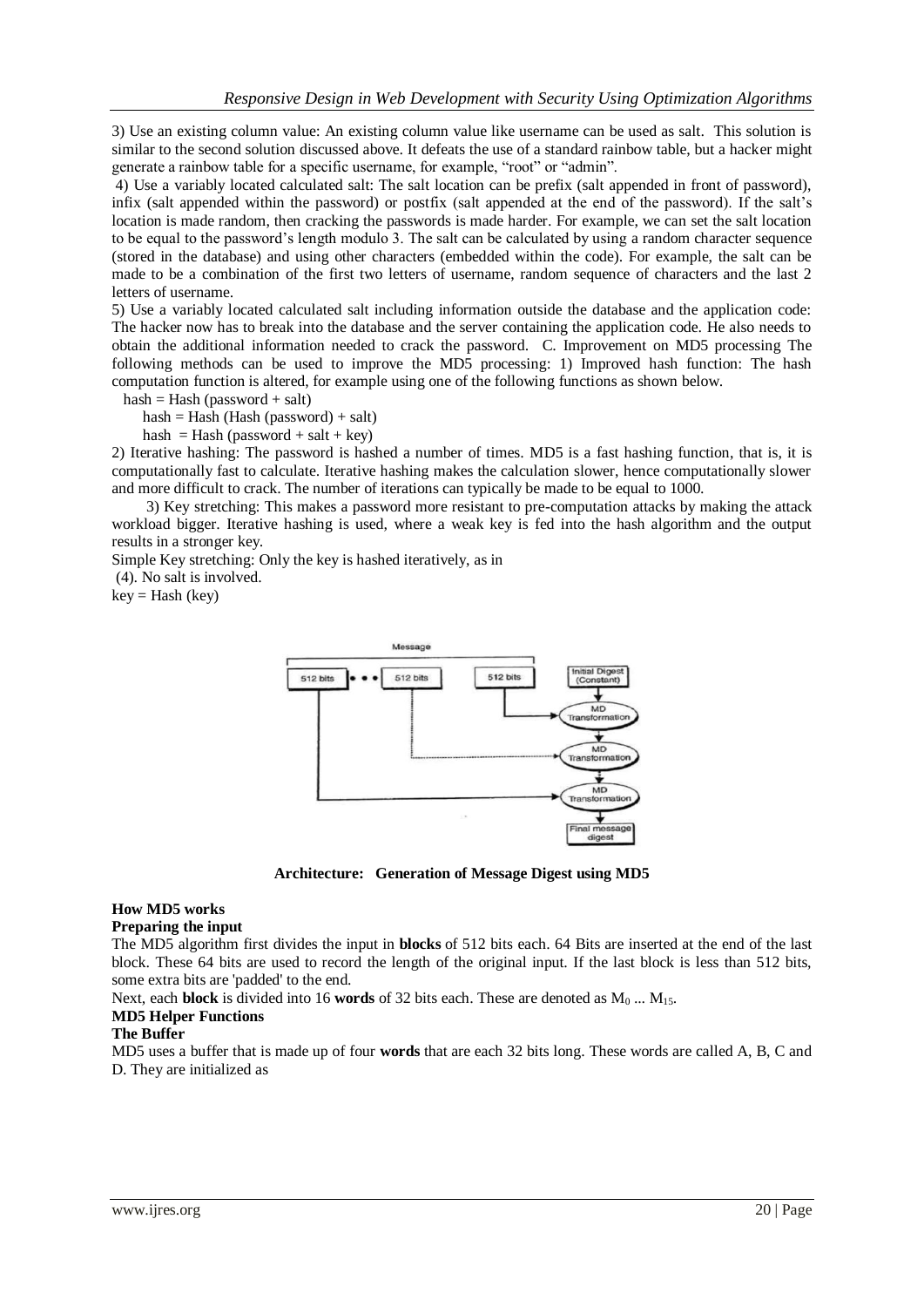word A: 01 23 45 67 word B: 89 ab cd ef word C: fe do ba 98 word D: 76 54 32 10

#### **The Table**

MD5 further uses a table K that has 64 elements. Element number i is indicated as K<sub>i</sub>. The table is computed beforehand to speed up the computations. The elements are computed using the mathematical sin function:

 $K_1 = abs(sin(i + 1)) * 2^{32}$ 

#### **Four Auxiliary Functions**

In addition MD5 uses four auxiliary functions that each take as input three 32-bit words and produce as output one 32-bit word. They apply the logical operators and, or, not and xor to the input bits.

 $F(X, Y, Z) = (X \text{ and } Y)$  or  $(\text{not}(X) \text{ and } Z)$  $G(X, Y, Z) = (X \text{ and } Z)$  or  $(Y \text{ and } \text{not}(Z))$  $H(X, Y, Z) = X$  xor Y xor Z  $I(X, Y, Z) = Y \text{ xor } (X \text{ or } not(Z))$ 

## **Processing the blocks**

The contents of the four buffers (A, B, C and D) are now mixed with the words of the input, using the four auxiliary functions (F, G, H and I). There are four *rounds*, each involves 16 basic *operations*. One operation is illustrated in the figure below.



The figure shows how the auxiliary function F is applied to the four buffers (A, B, C and D), using message word M<sub>i</sub> and constant K<sub>i</sub>. The item "<<<s" denotes a binary left shift by *s* bits.

**Calculate MD5 Hash Value in PHP <!DOCTYPE html> <html> <body>**

**<?php \$str = "Hello";**